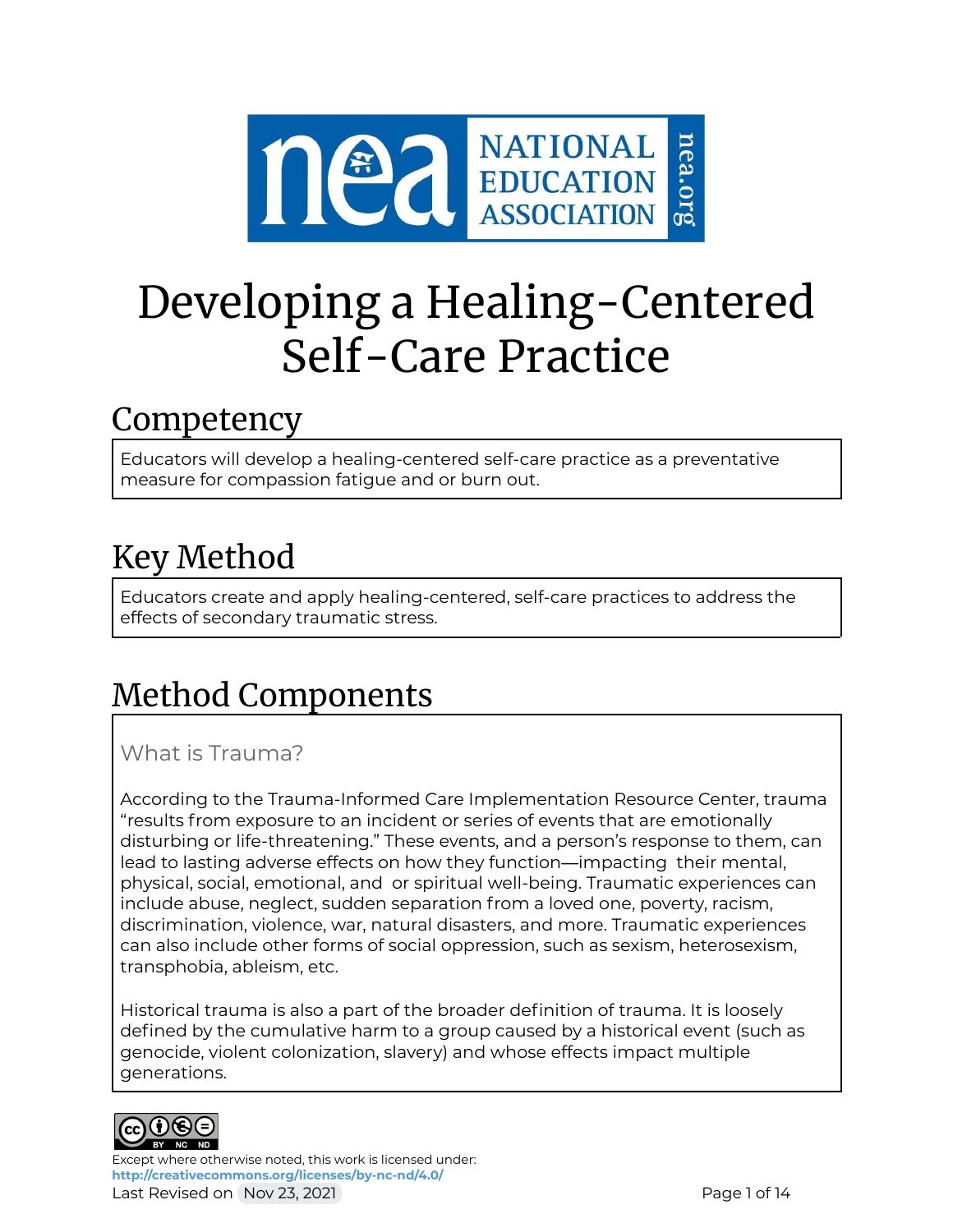Children who experience trauma can enter your class believing that the world and even school is a scary place and that trusting others is risky. Some children may be most impacted by racism and other forms of oppression through their experiences in schools that have policies and practices that overwhelmingly harm students of color, LGBTQ+ and other historically marginalized groups.

The impact of traumatic experiences is so significant that they can hinder the brain's normal development. This causes behavioral, emotional, academic, and other developmental changes that a person who has not experienced a traumatic event is far less likely to have. Seemingly simple things—a facial expression, one's proximity, or tone of voice—may trigger memories of a painful event. This can lead to various reactions, including aggression, isolation, perfectionism and more.

While research shows that trauma affects one in four children, evidence suggests that with supportive educators and a healing-centered school community, students can learn, achieve and begin to heal.

# Secondary Traumatic Stress and Compassion Fatigue

#### **Secondary traumatic stress:**

According to the National Child Traumatic Stress Network (2021) secondary trauma is the emotional duress that results when an individual hears about the first-hand trauma experiences of another person.

### **Compassion fatigue**:

According to the Compassion Fatigue Awareness Project (<https://compassionfatigue.org/index.html> (20201), "Compassion fatigue is a broadly defined concept that can include emotional, physical and spiritual distress in those providing care to another." This can occur as a result of a one-time exposure or can be due to a "cumulative" level of trauma.

### Symptoms of Secondary Traumatic Stress

Over time, supporting students who are experiencing trauma can take a mental and physical toll on educators. If you are experiencing any of the symptoms below, it is time to take a step back, develop healthy self-care strategies, and reach out to others (your employer, family, friends and/or a professional) for support.

- Feeling overwhelmed, exhausted, and drained
- Feeling numb or detached
- Increased irritability and impatience
- Angry outbursts that are uncharacteristic of your behavior
- Cynicism and hopelessness
- Heightened anxiety
- Difficulty planning activities and lessons for your learning environment



Except where otherwise noted, this work is licensed under: **<http://creativecommons.org/licenses/by-nc-nd/4.0/>** Last Revised on Nov 23, 2021 **Page 2 of 14**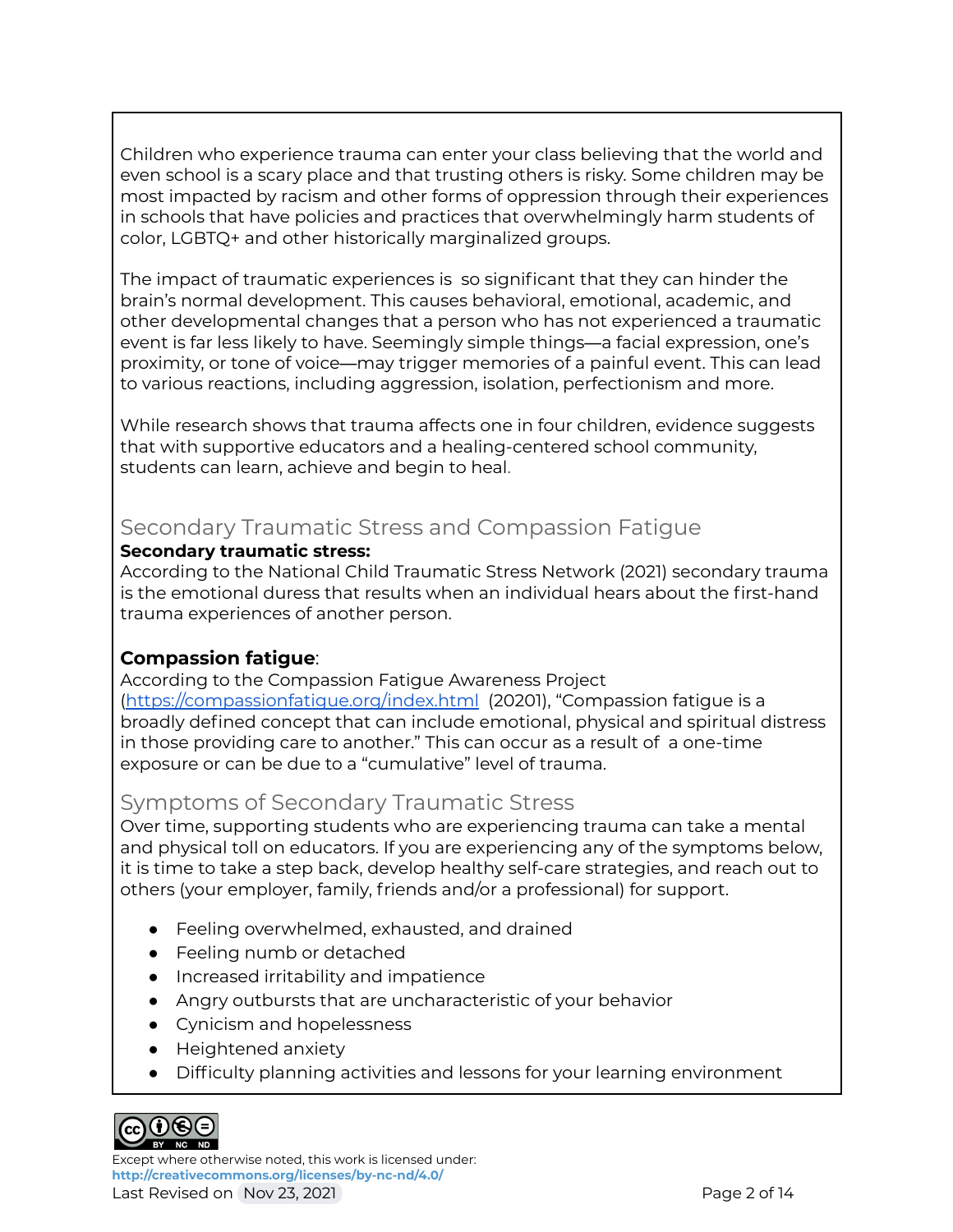- Difficulty sleeping
- Headaches or gastrointestinal issues
- Intense feelings, intrusive thoughts, or dreams that don't lessen over time, about students' trauma

## Secondary Traumatic Stress: Prevention & Intervention

Often, educators may not know they are experiencing secondary traumatic stress or the associated risk factors. Awareness of the signs and signals of secondary traumatic stress can be the first step toward getting needed support. Risk factors such as having your own (unresolved) traumatic experience; being isolated; or having insufficient training and support to meet the demands of the job can contribute to secondary traumatic stress. Resources such as the *Professional Quality of Life Survey* (found in the resources section) can give educators insight into whether or not they are experiencing secondary traumatic stress.

Although secondary traumatic stress is a common experience among many educators, they don't often seek or receive enough support from school and district leaders.

In many communities, there is a stigma attached to mental and emotional health concerns. As educators, we are natural "helpers" and want to care for others. Often this comes at the expense of our own mental health. Educators may be embarrassed to ask for extra support when they need it, or feel like they are supposed to handle various situations on their own.

When helping students who experience significant challenges, it is important to remember the airplane analogy: *In case of an emergency, remember to put your oxygen mask on first before helping others put on theirs.* These are some suggestions you can use to practice self-care.

### **Self-Care Strategies**

To show up and be fully present for your students, you need to take excellent care of yourself. Feeling healthy, strong and well-rested can increase your resilience and equip you to handle the daily stress of working in schools. Consider these self-care strategies:

- Find someone to talk to, like a therapist, a spouse, or a trusted friend
- Increase your movement and/or make time for daily exercise. Be sure to check with a doctor before starting any new exercise regimen.
- Eat properly and focus on adding healthy foods to your diet rather than using a deprivation model of dieting.
- Develop and practice good sleep habits. Start by creating a nighttime routine and stick to a sleep schedule that allows you to increase the



Except where otherwise noted, this work is licensed under: **<http://creativecommons.org/licenses/by-nc-nd/4.0/>** Last Revised on Nov 23, 2021 **Page 3 of 14**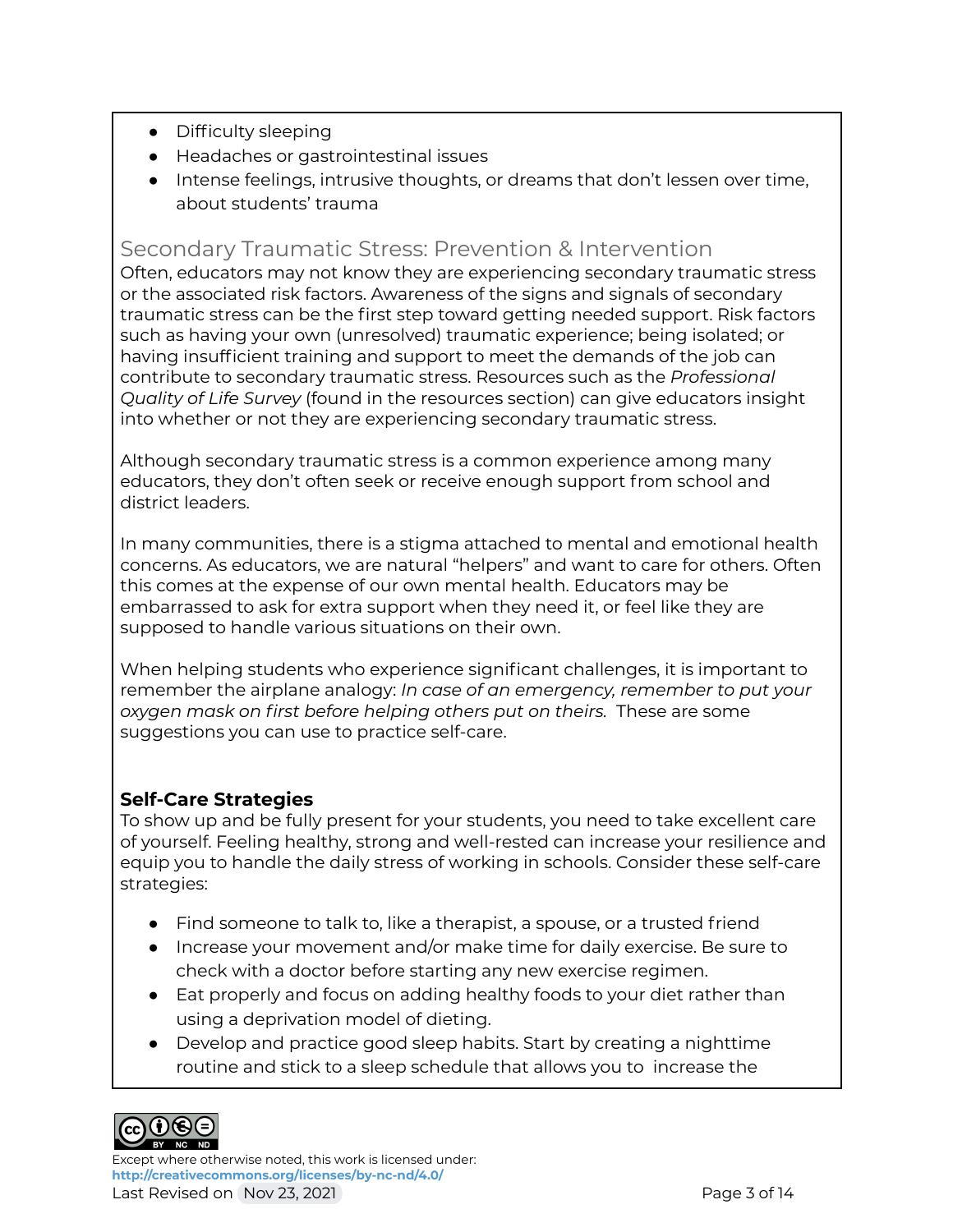quantity and quality of your rest. Don't be afraid to seek out professional support if you are suffering from insomnia or other sleeping problems.

- Take a "mental health day" every once in a while. Use this time off and away from school to take care of yourself. Take yourself on a date or just rest, even though you may be tempted to use your mental health day to catch up on chores at home or work responsibilities.
- Develop interests outside of education. Hobbies can add a great deal of quality to your life. They can give you a creative outlet, introduce you to new people, and help you develop a healthy work-life balance.
- Identify what's important to you and make time for it. Put this time on your calendar. Protect this time and ask your friends and family to support you with this.
- Use self-affirming statements and daily mantras to bolster your self- esteem and stay focused on what is important.
- Create boundaries between your work day and your personal life. Set times to begin and end your work day.
- Create rituals to begin and end your day, or to signal transitions between your work life and your personal life.
- Practice setting boundaries and saying "no"

In addition to the steps you can take for yourself, there are steps our employers/organizations can take to promote self-care of all staff. Some of these organizational strategies include:

- Providing appropriate supervision/support
- Having a structure to debrief crisis events
- Providing psychoeducation and training
- Promoting and prioritizing self-care for all staff
- Making counseling resources available
- Creating opportunities for staff team-building

### **Mindfulness Practices**

Mindfulness is a mental state achieved by focusing your awareness on the present moment, while calmly acknowledging and accepting your feelings, thoughts, and bodily sensations. The most common benefits of mindfulness include decreased stress, enhanced ability to deal with illnesses, increased self-compassion, and improved mental health. When you find your mind and thoughts triggering negative feelings, frustration, and anxiety, you may find it helpful to try mindfulness activities like these:

- Meditation
- Breathing exercises
- Setting a daily intention
- Check in with yourself (multiple times a day)



Except where otherwise noted, this work is licensed under: **<http://creativecommons.org/licenses/by-nc-nd/4.0/>** Last Revised on Nov 23, 2021 **Page 4 of 14**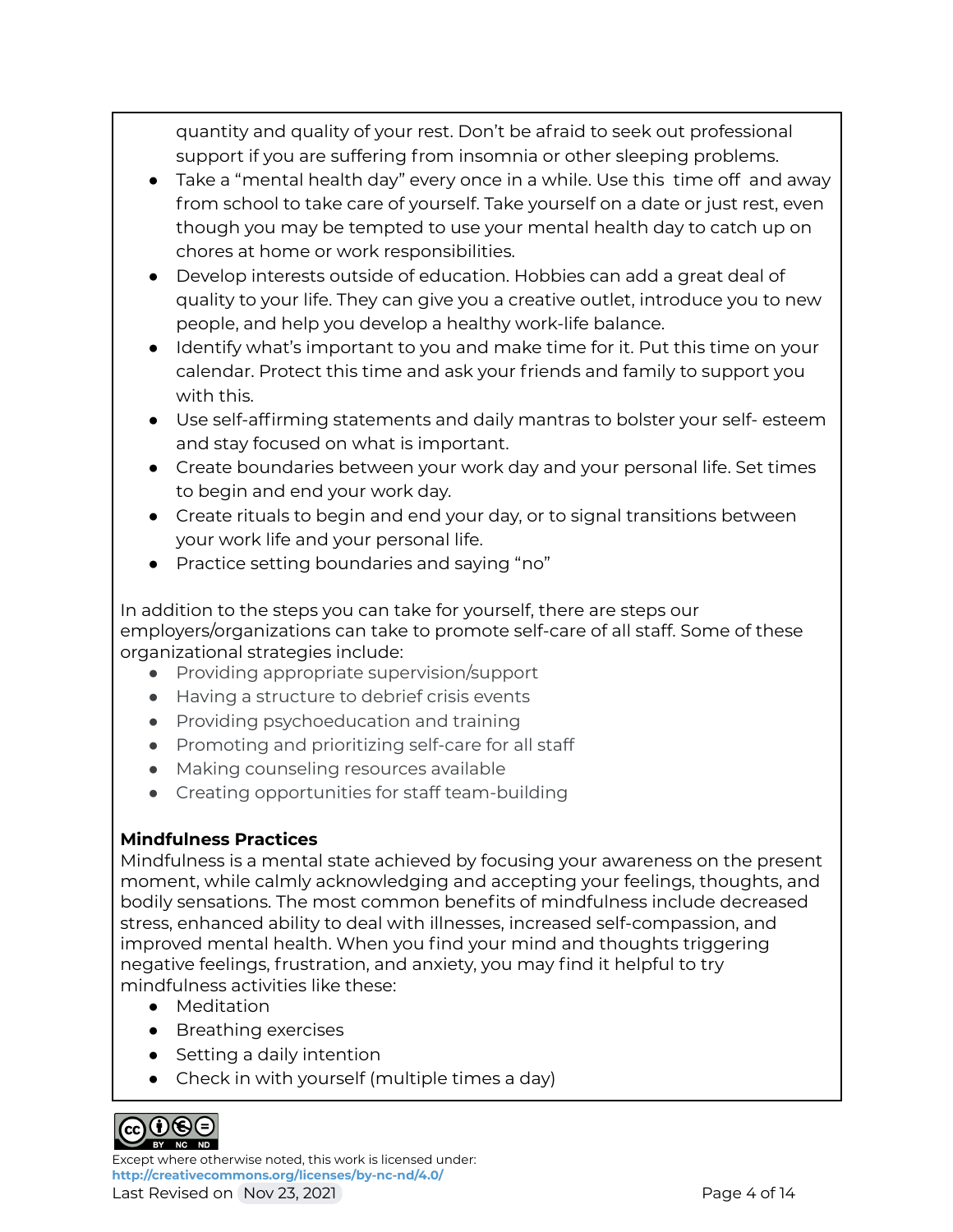● Mindful eating

### **Reallocation or sharing of job responsibilities**

If work overwhelms you, don't be afraid to think creatively about how to seek support and/or a new approach to your work. Here are a few tips:

- 1. Reach out to your teammates and troubleshoot ways to share and collaborate to make the work load more manageable. For example, lesson planning as a team, compartmentalizing instruction, or team teaching.
- 2. If your work or the environment at work makes you unhappy, search for new opportunities. Keep in mind that the new and healthier position or assignment you seek may exist within your school or district.
- 3. Create a one-year, three-year and five-year plan. Map your actions to attain your goals. Stay focused on those goals and avoid distractions.
- 4. Write a weekly reflection and discuss what went well, what you want to change, where you need help, and what you want to keep doing to ensure a healthy work-life balance.
- 5. Spend time to plan for the week ahead and then stick to it, allowing for some flexibility.

### **Fostering a Professional Network of Support**

You should not feel like you need to be completely alone in your work. While the nature of teaching can be very isolating and the time you have to interact with other adults can be extremely limited, you can help prevent feeling isolated and to fulfill your cravings for adult company by fostering or connecting with an existing professional network. Some ideas to get started:

- Join a virtual community of educators
- Find an experienced mentor-teacher, instructional coach, or educator
- Attend social events with colleagues
- Foster relationships with your colleagues
- Get involved with your association or union
- Join a professional organization
- Co-plan or co-teach

### **Acknowledge and gain support for your own past traumas.**

Adults who have unresolved traumas are at a higher risk for compassion fatigue and/or secondary traumatic stress. If this is your situation, it is important to get support and work on healing from those experiences.

### Managing Your Own Trauma

As educators, we can become overwhelmed with the issues and problems that our students might bring to school. That is why it is important for you to take care of yourself and avoid compassion fatigue, burn out and or secondary trauma. You



Except where otherwise noted, this work is licensed under: **<http://creativecommons.org/licenses/by-nc-nd/4.0/>**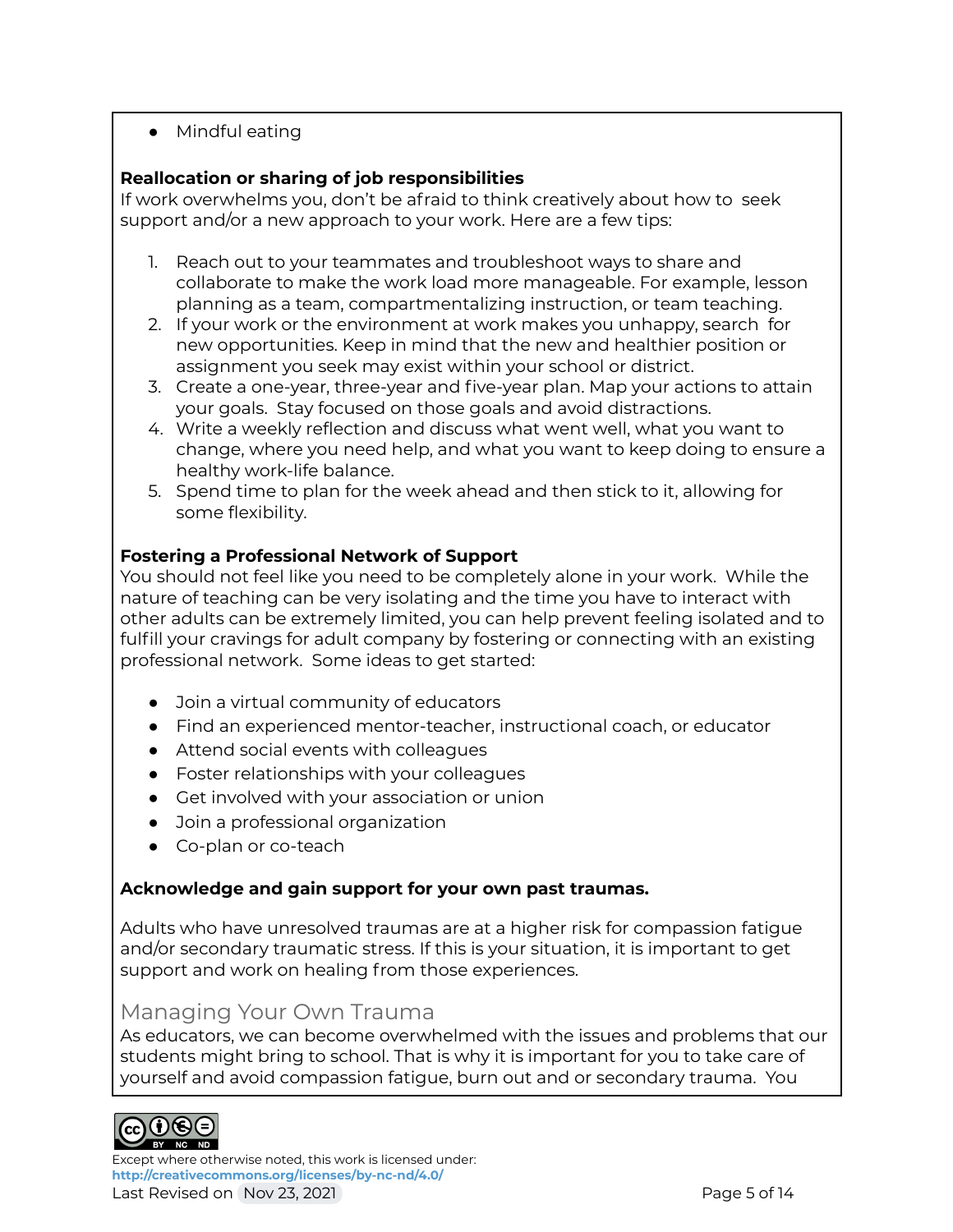should practice self-care strategies and know when and how to seek support from family, friends, and or professionals. In some cases, it may also be helpful to assess your own history of trauma and consider how it may be triggered while trying to take care of others. If this happens, please see the resources below for additional support. Also, remember this familiar airplane adage: *In case of an emergency, remember to put your oxygen mask on first before helping others.* These are some suggestions you can use to practice self care:

| Addressing Triggers in the Moment                                                                                | Long-Term Care                                                                                                                                                                                                             |
|------------------------------------------------------------------------------------------------------------------|----------------------------------------------------------------------------------------------------------------------------------------------------------------------------------------------------------------------------|
| • Breathing exercises<br>Yoga<br>Mindfulness activities<br>Journaling<br>Taking time away<br>Taking media breaks | • Cultivate and maintain healthy<br>relationships<br>• Attend workshops on social<br>emotional skills<br>Journaling<br>$\bullet$<br>Therapy<br>Developing a regular<br>$\bullet$<br>mindfulness and meditation<br>practice |

# Supporting Rationale and Research

Cocker, F. M., & Joss, N. (2017). Compassion Fatigue Among Healthcare, Emergency And Community Service Workers: A Systematic Review. *PsycEXTRA Dataset*. <https://doi.org/10.1037/e510112017-001> <https://www.ncbi.nlm.nih.gov/pmc/articles/PMC4924075/>

*Compassion Fatigue and Teachers*. Enriching Students. (2020, September 3). <https://www.enrichingstudents.com/compassion-fatigue-and-teachers/>.

M. Shelley Thomas, Shantel Crosby. "Trauma-Informed Practices in Schools Across Two Decades: An Interdisciplinary Review of Research - M. Shelley Thomas, Shantel Crosby, Judi Vanderhaar, 2019." *SAGE Journals*, [journals.sagepub.com/doi/full/10.3102/0091732X18821123](https://journals.sagepub.com/doi/full/10.3102/0091732X18821123).

Ziaian-Ghafari, N., & Berg, D. H. (2019). Compassion Fatigue: The Experiences of Teachers Working with Students with Exceptionalities. *Exceptionality Education International*, *29*(1). <https://doi.org/10.5206/eei.v29i1.7778>



Except where otherwise noted, this work is licensed under: **<http://creativecommons.org/licenses/by-nc-nd/4.0/>** Last Revised on Nov 23, 2021 **Page 6 of 14**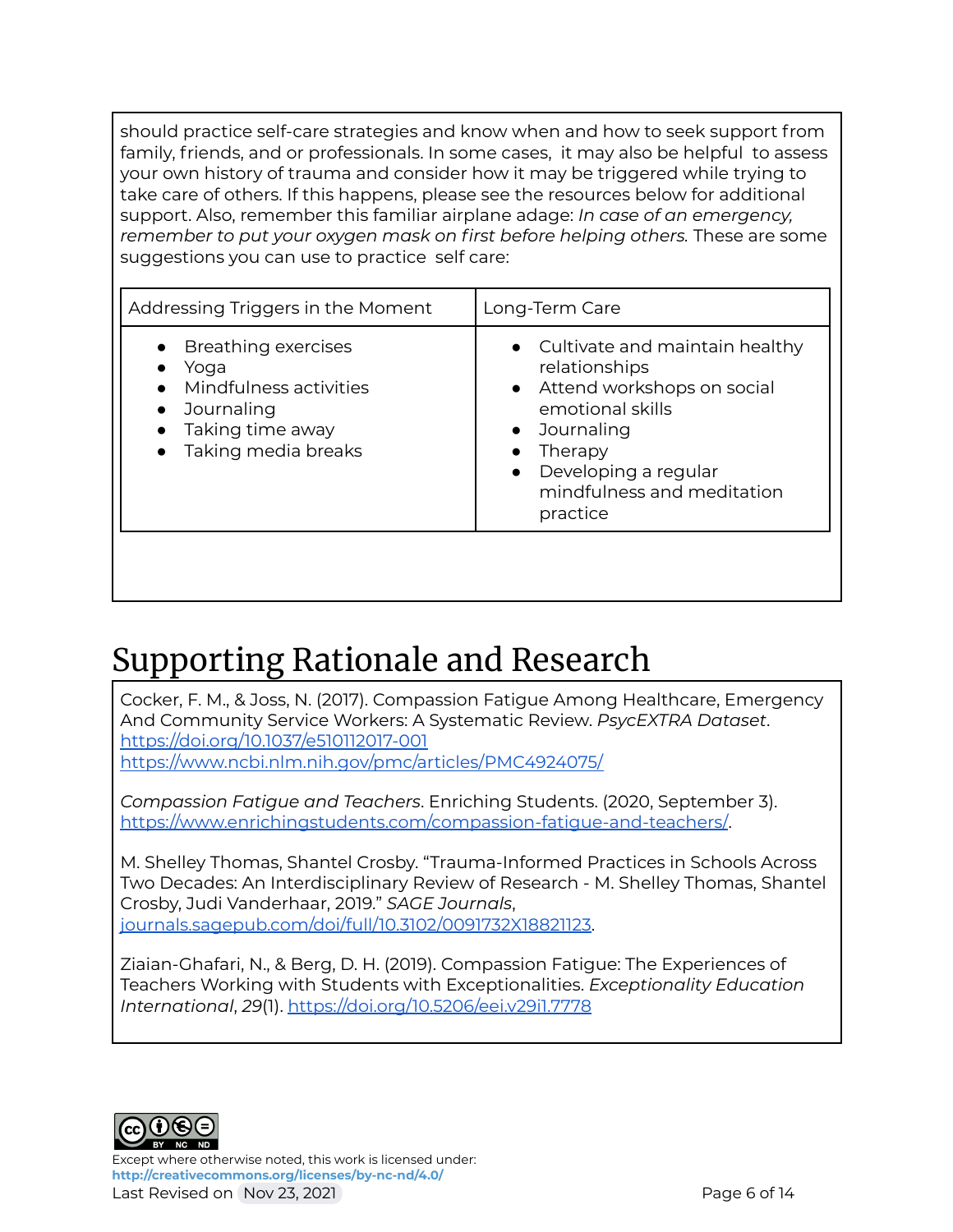# Resources

Addressing Trauma in Educational Settings

[Compassion](https://www.mindfulschools.org/inspiration/compassion-fatigue-how-california-can-improve-teacher-retention/) Fatigue: How California Can Improve Teacher Retention

Addressing Trauma in [Educational](https://ies.ed.gov/ncee/edlabs/regions/appalachia/events/event_12-21-20_addressing-trauma-in-educational-settings_module-2.asp) Settings, Module 3: School Systems, Policies, and Procedures to Support Students [Experiencing](https://ies.ed.gov/ncee/edlabs/regions/appalachia/events/event_12-21-20_addressing-trauma-in-educational-settings_module-2.asp)

[Trauma-Informed](https://journals.sagepub.com/doi/full/10.3102/0091732X18821123) Practices in Schools Across Two Decades: An Interdisciplinary Review of Research - M. Shelley Thomas, Shantel Crosby, Judi [Vanderhaar,](https://journals.sagepub.com/doi/full/10.3102/0091732X18821123) 2019

Secondary Trauma

Secondary Traumatic Stress: A Fact Sheet for [Child-Serving](https://www.nctsn.org/sites/default/files/resources/fact-sheet/secondary_traumatic_stress_child_serving_professionals.pdf) Professionals

National Child [Traumatic](https://www.nctsn.org/resources/taking-care-of-yourself) Stress Network: Taking Care of Yourself

Support for [Teachers](http://statprogram.org/) Affected by Trauma

20 Warning signs of [compassion](https://www.thesafetymag.com/ca/news/opinion/20-warning-signs-of-compassion-fatigue/187493) fatigue

Burnout or [Compassion](https://www.stress.org/military/for-practitionersleaders/compassion-fatigue) Fatigue

[Caregivers,](https://abc11.com/compassion-fatigue-caregiving-caregivers-empathy/10669217/) what you can do when you feel too tired to care

Do You Have [Compassion](https://jabumind.com/do-you-have-compassion-fatigue-a-teachers-guide/) Fatigue? A Teacher's Guide

'I Didn't Know It Had a Name': [Secondary](https://www.nea.org/advocating-for-change/new-from-nea/i-didnt-know-it-had-name-secondary-traumatic-stress-and) Traumatic Stress and Educators | NEA.

Prevention & Intervention Bullet [Journal](https://bulletjournal.com/) Bullet [Journal](https://bulletjournal.com/pages/learn) Learn

Preventing [Compassion](https://www.naeyc.org/resources/pubs/yc/jul2020/preventing-compassion-fatigue) Fatigue: Caring for Yourself

50 [Self-Care](https://thecounselingteacher.com/2019/12/50-self-care-ideas-for-teachers.html) Ideas for Teachers

Six Ways for Educators to Avoid [Compassion](https://lesley.edu/article/six-ways-for-educators-to-avoid-compassion-fatigue) Fatigue

Self Care for [Teachers](https://www.positivediscipline.com/articles/self-care-teachers)

Self-Care for Teachers of [Traumatized](https://resilienteducator.com/classroom-resources/self-care-for-teachers/) Students

5 ways to overcome [compassion](https://districtadministration.com/5-ways-overcome-compassion-fatigue-higher-education/) fatigue in K-12 education, February 2, 2021



Except where otherwise noted, this work is licensed under: **<http://creativecommons.org/licenses/by-nc-nd/4.0/>** Last Revised on Nov 23, 2021 **Page 7 of 14**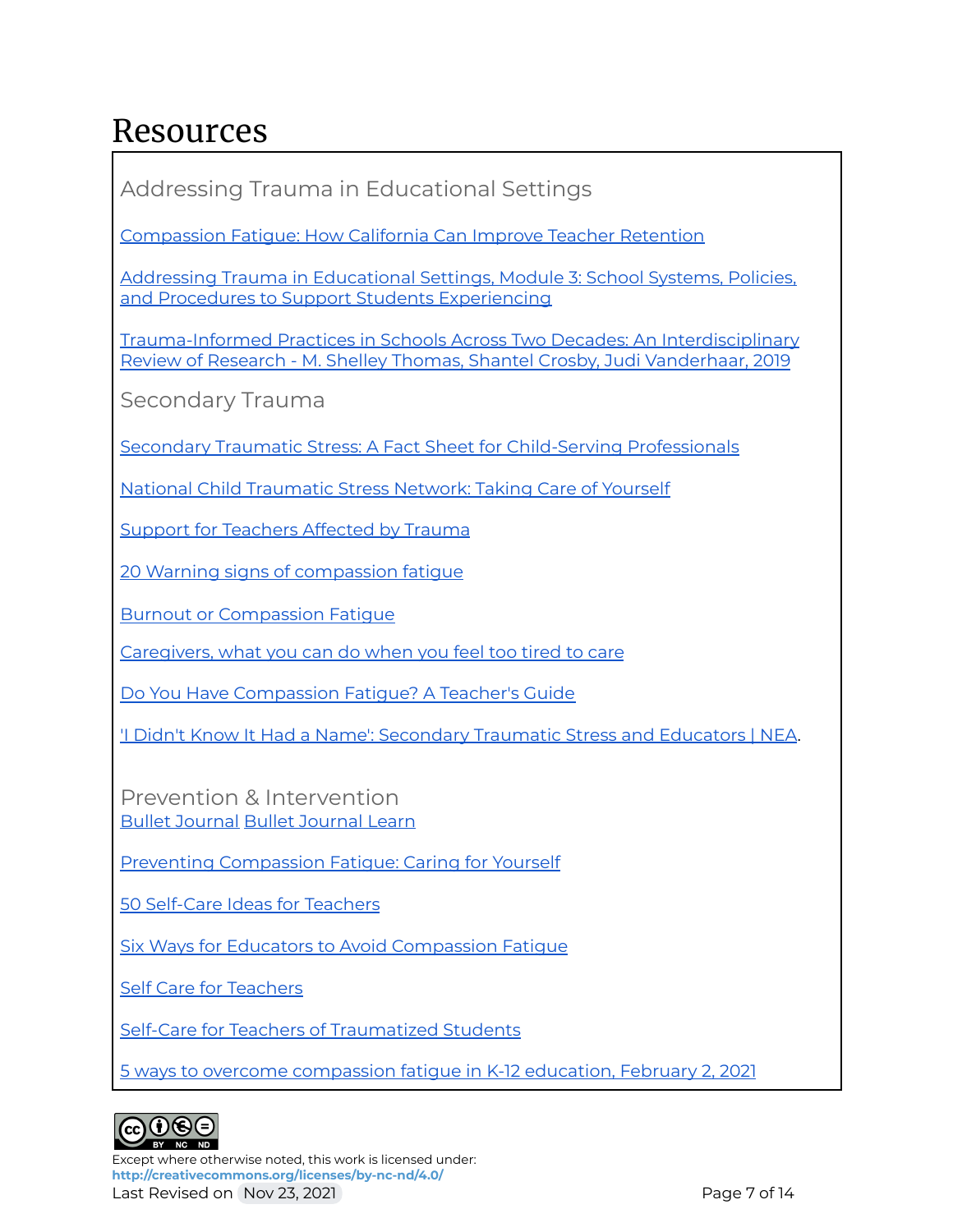### Bullet [Journal](https://bulletjournal.com/)

Resources to help you submit your artifacts:

[Professional](https://img1.wsimg.com/blobby/go/dfc1e1a0-a1db-4456-9391-18746725179b/downloads/ProQOL_5_English_Self-Score.pdf?ver=1622777390411) Quality of Life Scale (ProQOL)

Creative decks to use for a [one-of-a-kind](https://www.canva.com/learn/creative-presentations/) presentation

How to design a [presentation](https://99designs.com/blog/marketing-advertising/how-to-design-presentations/) that will wow your audience— 99designs

How to Create a Photo Essay: [Step-by-Step](https://www.masterclass.com/articles/how-to-create-a-photo-essay#what-is-a-photo-essay) Guide With Examples — 2021

[Wikihow-How](https://www.wikihow.com/Make-a-Photo-Essay?scrlybrkr=c1e5a503) to make a photo essay

Photo Essays — [Excelsior](https://owl.excelsior.edu/online-writing-and-presentations/multi-modal-writing/multi-modal-writing-photo-essays/) College OWL

Helpful Resources for Managing Triggers

[Managing](https://mediatorsbeyondborders.org/wp-content/uploads/2020/01/managing-your-triggers-toolkit.pdf) Your Triggers Toolkit

Steps for Managing Your [Emotional](https://www.psychologytoday.com/us/blog/wander-woman/201507/5-steps-managing-your-emotional-triggers) Triggers

Steps to Dealing with [Negative](https://bigvoicesrise.com/triggers/) Triggers

[Emotional](https://sourcesofinsight.com/emotional-triggers-and-what-to-do-about-them/) Triggers and What to Do About Them

# Submission Guidelines & Evaluation Criteria

*To earn the micro-credential, you must receive a passing score in Parts 1 and 3, and be proficient for all components in Part 2.*

# Part 1. Overview Questions (Provides Context)

### **(400–600 words)**

*Please use the suggested word count as a guide to answer the following contextual questions. This will help our assessor understand your current context for working on this micro-credential.*

*Please do not include any information that will make you identifiable to your reviewers*.



Except where otherwise noted, this work is licensed under: **<http://creativecommons.org/licenses/by-nc-nd/4.0/>**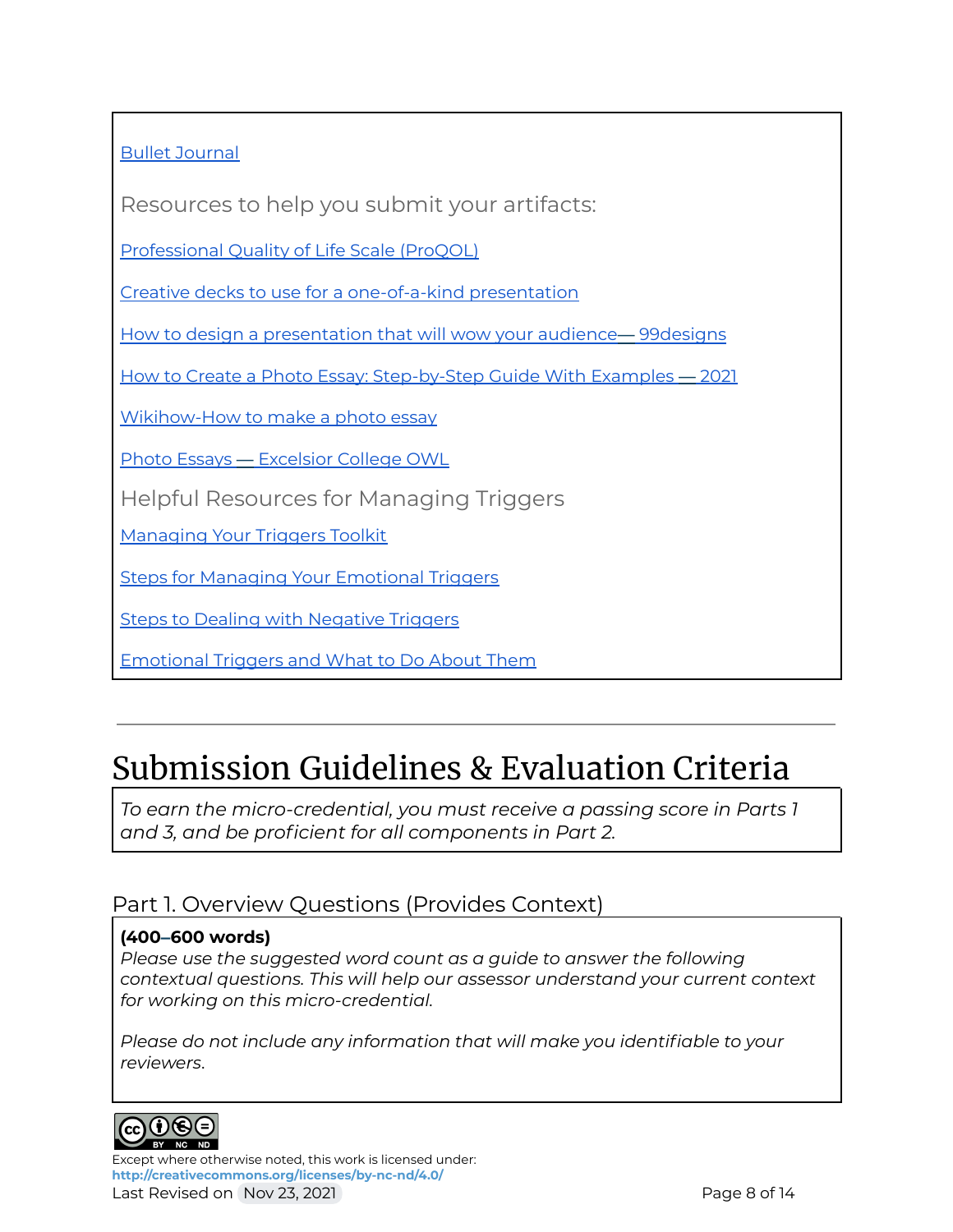Before you begin, please take this survey: Assess your level of secondary traumatic stress (See: the Professional Quality of Life Scale (ProQOL)(*do not turn in your results. You will analyze your findings in Part Two*).

- 1. What background information is important to know and understand the context of your learning environment or teaching assignment? Consider grade level, subject area, any relevant cultural information, and special considerations about student characteristics. Be mindful not to reveal any confidential information about a student.
- 2. How are your current roles and responsibilities impacting you emotionally, physically and behaviorally?
- 3. Are you at risk of experiencing secondary trauma or compassion fatigue? How do you currently respond to the affects of secondary trauma or compassion fatigue?
- 4. What healing-centered practices support your work?
- 5. What do you wish to gain from earning this micro-credential?

**Passing:** Response provides reasonable and accurate information that justifies the reason for choosing this micro-credential to address specific needs. A learning goal that describes what they hope to gain from earning this micro-credential needs to be clearly stated.

### Part 2. Work Examples/Artifacts/Evidence

To earn this micro-credential, please submit these three artifacts as evidence of your learning.

*\*Please do not include any information that will make you or your students identifiable to your reviewers.*

#### **Artifact 1: Professional Quality of Life Scale & Analysis (300–500 words)**

Make sure you have completed the [Professional](https://img1.wsimg.com/blobby/go/dfc1e1a0-a1db-4456-9391-18746725179b/downloads/ProQOL_5_English_Self-Score.pdf?ver=1622777390411) Quality of Life Scale (ProQOL) before continuing, and then, analyze your results. (Note: please replace the term "client" in this document, with "student.")

- 1. Analyze your results (from Part One-the [Professional](https://img1.wsimg.com/blobby/go/dfc1e1a0-a1db-4456-9391-18746725179b/downloads/ProQOL_5_English_Self-Score.pdf?ver=1622777390411) Quality of Life Scale [\(ProQOL\)](https://img1.wsimg.com/blobby/go/dfc1e1a0-a1db-4456-9391-18746725179b/downloads/ProQOL_5_English_Self-Score.pdf?ver=1622777390411) (do not turn in the scale), revealing only as much personal information as you feel comfortable doing. Consider:
	- a. What are your initial reactions to your Professional Quality of Life Scale results?



Except where otherwise noted, this work is licensed under: **<http://creativecommons.org/licenses/by-nc-nd/4.0/>** Last Revised on Nov 23, 2021 **Page 9 of 14** Page 9 of 14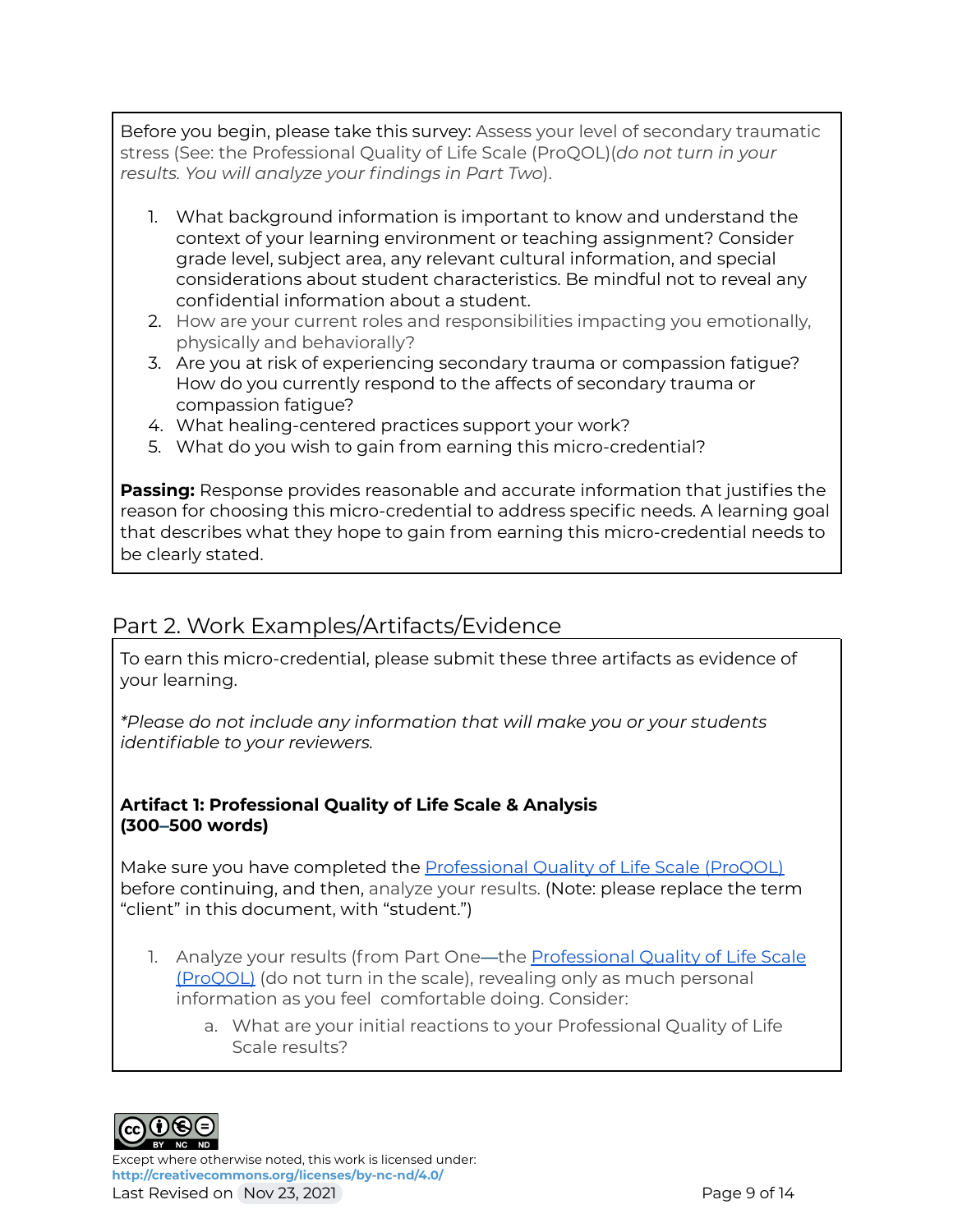- b. What current and past situations may be the source of traumatic stress and or compassion fatigue?
- c. How might personal traumatic stress and or compassion fatigue impact your professional and personal life?
- 2. How do your coping strategies impact your stress levels?
- 3. How do your coping strategies impact your teaching and student learning?

#### **Artifact 2: Resources**

Create a list of at least nine resources to help you prevent and or cope with secondary trauma and/or compassion fatigue. This will be a highly personal list. Use the ideas in the *Method Components Section* (pages 1–4 of this course) to help you get started. You may wish to use a three-column table. Your list should include:

- Description of resources
- Active links to resources
- Explanation of how each resource will help you

#### *See Example Below*

| <b>Description</b>                    | Link                                                                                        | <b>How it will Help</b>                                                                                                                                                                                              |
|---------------------------------------|---------------------------------------------------------------------------------------------|----------------------------------------------------------------------------------------------------------------------------------------------------------------------------------------------------------------------|
| Learn Bullet Journal (video)          | https://bulletjournal.co<br><u>m/ Bullet Journal</u><br><u>Learn</u>                        | Using a bullet journal to<br>keep track of my goals,<br>intentions, schedules,<br>and responsibilities. This<br>kind of organization will<br>help me to lower my<br>stress and stay focused<br>on what is important. |
| <b>Guided Meditation (video)</b>      | https://www.youtube.co<br><u>m/watch?v=mr9BBk-IYi</u><br>Q                                  | This meditation video is<br>short and I can do this at<br>the end of the day to<br>help me transition from<br>work to home.                                                                                          |
| Zentangle (website)                   | https://zentangle.com/                                                                      | Since I enjoy art, I am<br>going to learn how to use<br>zentangling to relax and<br>meditate.                                                                                                                        |
| Seven-day Yoga Practice<br>(playlist) | <u>https://www.youtube.co</u><br>m/playlist?list=PLFr6eA<br>cUWqfDJABrA9pzM4O<br>5Rku0ssQLN | I want to start an<br>exercise program to help<br>me feel stronger and<br>more fit. This yoga<br>playlist is a good place to<br>start.                                                                               |



Except where otherwise noted, this work is licensed under: **<http://creativecommons.org/licenses/by-nc-nd/4.0/>**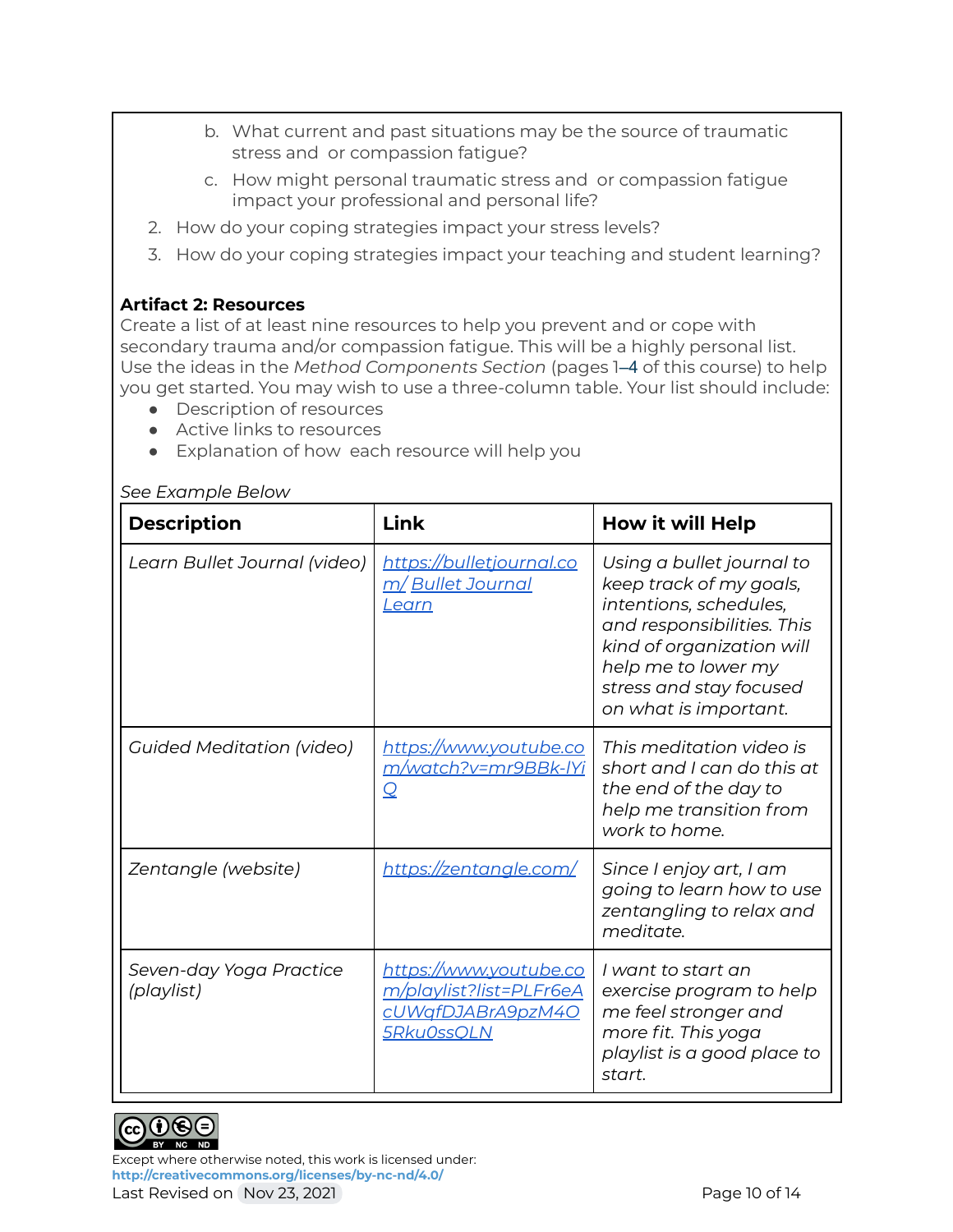### **Artifact 3: Self-Care Activities**

Choose 3-5 healing-centered self-care activities from the list you created in artifact one and for each activity you should include:

- Amount of time to be spent on the activity
- Full description of the activity
- Why you choose this activity
- How this activity will help you prevent and/or intervene with compassion fatique.

You can use one of the following formats to share your information.

- 5–10 photo essay with captions
- 5–10 presentation slides with visuals and captions
- Choice Board with captions (at least 12 choices)
- "If Then" statements. Create a matrix, or flowchart as a decision-making tool.

#### **Artifact 4: Self-Care Routine (300–500 words)**

Develop an ongoing plan of care that is based on your newly created resource. Your plan should include:

- What are you going to do?
- What do you hope to achieve by doing this?
- How will you hold yourself accountable to use your newly defined resources and tools?
- A schedule, calendar, or checklist that highlights when you will integrate your self-care practices into your daily/weekly/monthly routines.
- How will you evaluate and adjust your activities if they are not supporting you?

### Part 2. Rubric

|                                                                                                                                                                                                                                                           | <b>Proficient</b>                                                               | <b>Basic</b>                                                                       | <b>Developing</b>                                                                  |
|-----------------------------------------------------------------------------------------------------------------------------------------------------------------------------------------------------------------------------------------------------------|---------------------------------------------------------------------------------|------------------------------------------------------------------------------------|------------------------------------------------------------------------------------|
| <b>Artifact 1:</b><br>Analysis includes<br><b>Professional</b><br>all of the following<br><b>Quality of</b><br>elements:<br><b>Life Scale &amp;</b><br>-Initial reactions to<br><b>Analysis</b><br>your Professional<br>Quality of Life<br>Scale results. |                                                                                 | Analysis includes<br>some of the<br>following elements:                            | Analysis is missing<br>most of the following<br>elements:                          |
|                                                                                                                                                                                                                                                           | -Initial reactions to<br>your Professional<br>Quality of Life Scale<br>results. | -Initial reactions to<br>your Professional<br>Quality of Life Scale<br>results.    |                                                                                    |
|                                                                                                                                                                                                                                                           | -Current and past<br>situations that<br>may be the source                       | -Current and past<br>situations that may<br>be the source of<br>compassion fatique | -Current and past<br>situations that may<br>be the source of<br>compassion fatique |



Except where otherwise noted, this work is licensed under: **<http://creativecommons.org/licenses/by-nc-nd/4.0/>** Last Revised on Nov 23, 2021 **Page 11 of 14** Page 11 of 14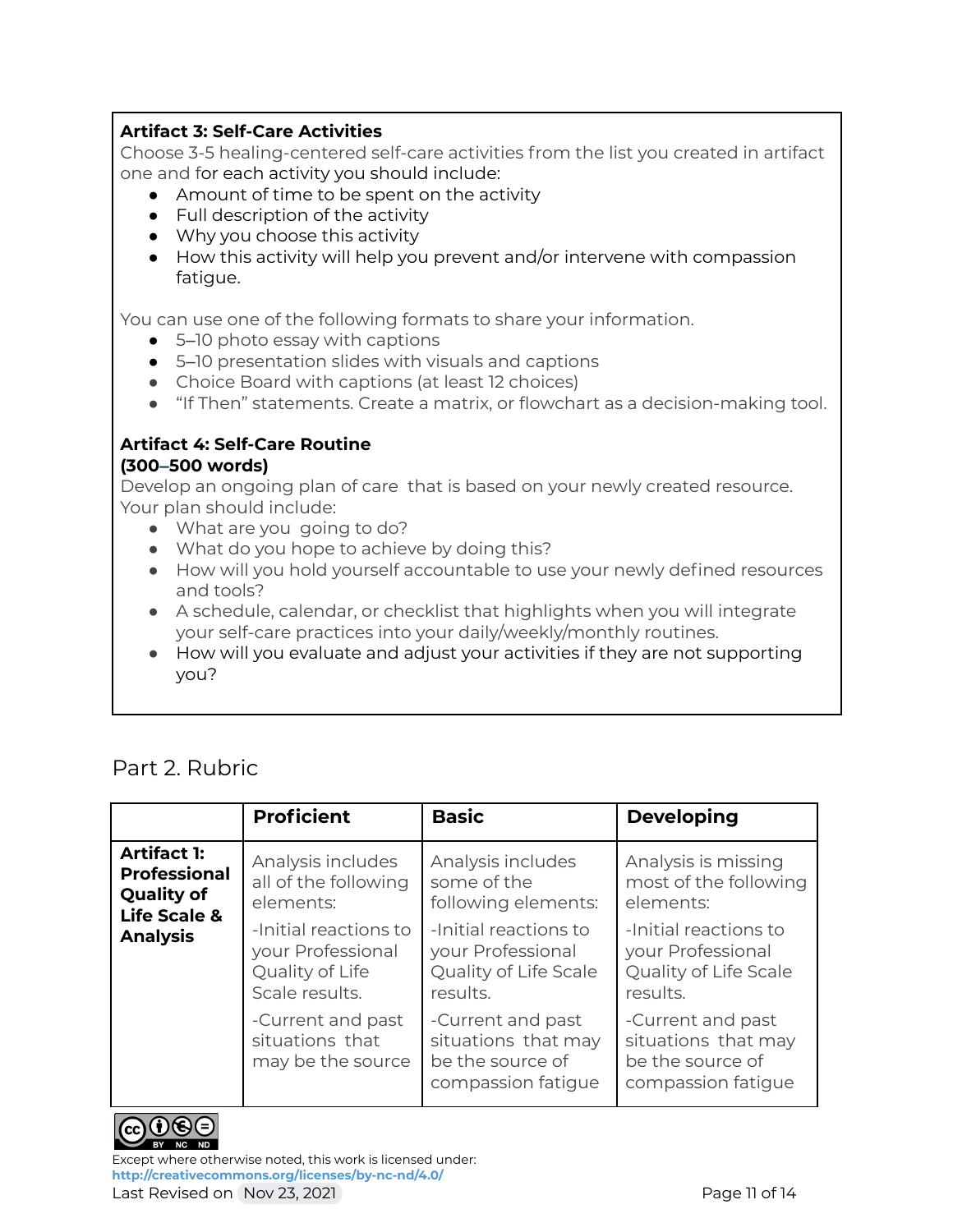|                                        | of compassion<br>fatigue<br>-How traumatic<br>stress and/or<br>compassion<br>fatigue may<br>influence your<br>professional and<br>personal life?<br>-Coping strategies<br>that can affect<br>your stress levels.<br>-Coping strategies<br>that can impact<br>your teaching and<br>your student's<br>learning. | -How traumatic<br>stress and/or<br>compassion fatigue<br>may influence your<br>professional and<br>personal life?<br>-Coping strategies<br>that can affect your<br>stress levels.<br>-Coping strategies<br>that can impact<br>your teaching and<br>your student's<br>learning. | -How traumatic<br>stress and/or<br>compassion fatigue<br>may influence your<br>professional and<br>personal life?<br>-Coping strategies<br>that can affect your<br>stress levels.<br>-Coping strategies<br>that can impact your<br>teaching and your<br>student's learning.     |
|----------------------------------------|---------------------------------------------------------------------------------------------------------------------------------------------------------------------------------------------------------------------------------------------------------------------------------------------------------------|--------------------------------------------------------------------------------------------------------------------------------------------------------------------------------------------------------------------------------------------------------------------------------|---------------------------------------------------------------------------------------------------------------------------------------------------------------------------------------------------------------------------------------------------------------------------------|
| <b>Artifact 2:</b><br><b>Resources</b> | List includes at<br>least nine<br>resources<br>And all of the<br>following<br>information for<br>each resource:<br>-Resources are<br>connected to<br>personal needs<br>-Link to resource<br>-Description of<br>resource<br>-Explanation of<br>how the resource<br>will help                                   | List includes at six<br>to eight resources<br>And or some of the<br>following<br>information for each<br>resource:<br>-Resources are<br>connected to<br>personal needs<br>-Link to resource<br>-Description of<br>resource<br>-Explanation of how<br>the resource will<br>help | List has less than six<br>resources<br>And or most of the<br>following<br>information for each<br>resource is missing:<br>-Resources are<br>connected to<br>personal needs<br>-Link to resource<br>-Description of<br>resource<br>-Explanation of how<br>the resource will help |



Except where otherwise noted, this work is licensed under: **<http://creativecommons.org/licenses/by-nc-nd/4.0/>** Last Revised on Nov 23, 2021 **Page 12 of 14**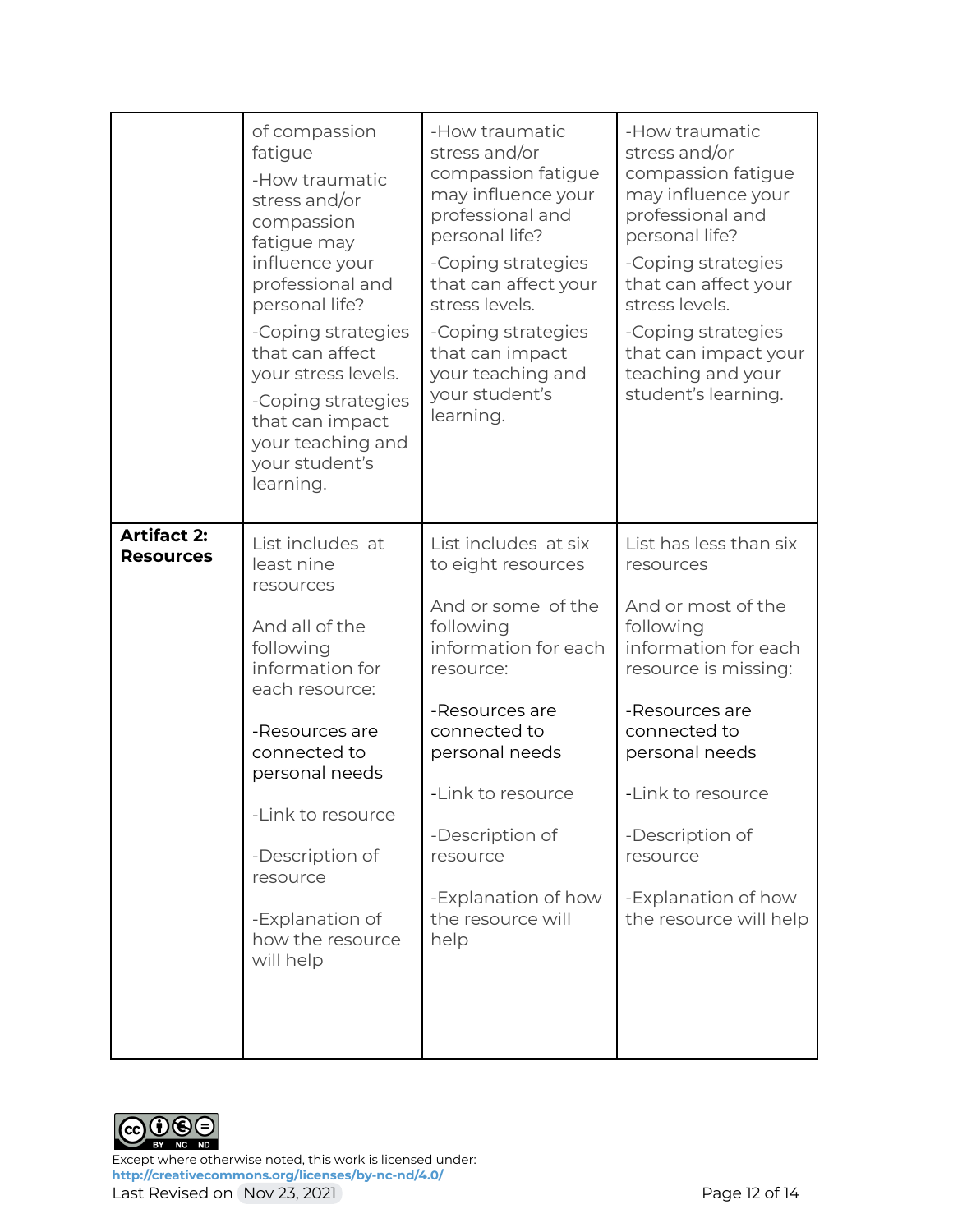| <b>Artifact 3:</b><br><b>Self-Care</b><br><b>Activities</b> | Artifact includes<br>all of the following:<br>-Three to five                                              | Artifact includes<br>some of the<br>following:                                                                                   | Artifact is missing<br>most of the<br>following:                                                                              |
|-------------------------------------------------------------|-----------------------------------------------------------------------------------------------------------|----------------------------------------------------------------------------------------------------------------------------------|-------------------------------------------------------------------------------------------------------------------------------|
|                                                             | healing-centered<br>self-care activities                                                                  | -Three to five<br>healing-centered<br>self-care activities                                                                       | - Three to five<br>healing-centered<br>self-care activities                                                                   |
|                                                             | -Amount of time<br>to be spent on the<br>activity                                                         | -Amount of time to<br>be spent on the<br>activity                                                                                | -Amount of time to<br>be spent on the<br>activity                                                                             |
|                                                             | -Full description of<br>the activity                                                                      | -Full description of<br>the activity                                                                                             | -Full description of<br>the activity                                                                                          |
|                                                             | -Why you choose<br>this activity<br>-How this activity                                                    | -Why you choose<br>this activity                                                                                                 | -Why you choose this<br>activity                                                                                              |
|                                                             | will help you<br>prevent and or<br>intervene with<br>compassion<br>fatigue.                               | -How this activity<br>will help you prevent<br>and or intervene<br>with compassion<br>fatigue.                                   | -How this activity will<br>help you prevent and<br>or intervene with<br>compassion fatigue.                                   |
| <b>Artifact 4:</b><br><b>Self-Care</b><br><b>Routine</b>    | Plan includes all of<br>the following:                                                                    | Plan includes some<br>of the following:                                                                                          | Plan is missing most<br>of the following:                                                                                     |
|                                                             | -What are you<br>going to do?                                                                             | -What are you<br>going to do?                                                                                                    | -What are you going<br>to do?                                                                                                 |
|                                                             | -What do you<br>hope to achieve by<br>doing this?                                                         | -What do you hope<br>to achieve by doing<br>this?                                                                                | -What do you hope<br>to achieve by doing<br>this?                                                                             |
|                                                             | -How will you hold<br>yourself<br>accountable to<br>use your newly<br>defined resources<br>and tools?     | -How will you hold<br>yourself accountable<br>to use your newly<br>defined resources<br>and tools?                               | -How will you hold<br>yourself accountable<br>to use your newly<br>defined resources<br>and tools?                            |
|                                                             | -A schedule,<br>calendar, or<br>checklist that<br>highlights when<br>you will integrate<br>your self-care | -A schedule,<br>calendar, or<br>checklist that<br>highlights when you<br>will integrate your<br>self-care practices<br>into your | -A schedule,<br>calendar, or checklist<br>that highlights when<br>you will integrate<br>your self-care<br>practices into your |



Except where otherwise noted, this work is licensed under: **<http://creativecommons.org/licenses/by-nc-nd/4.0/>** Last Revised on Nov 23, 2021 **Page 13 of 14**